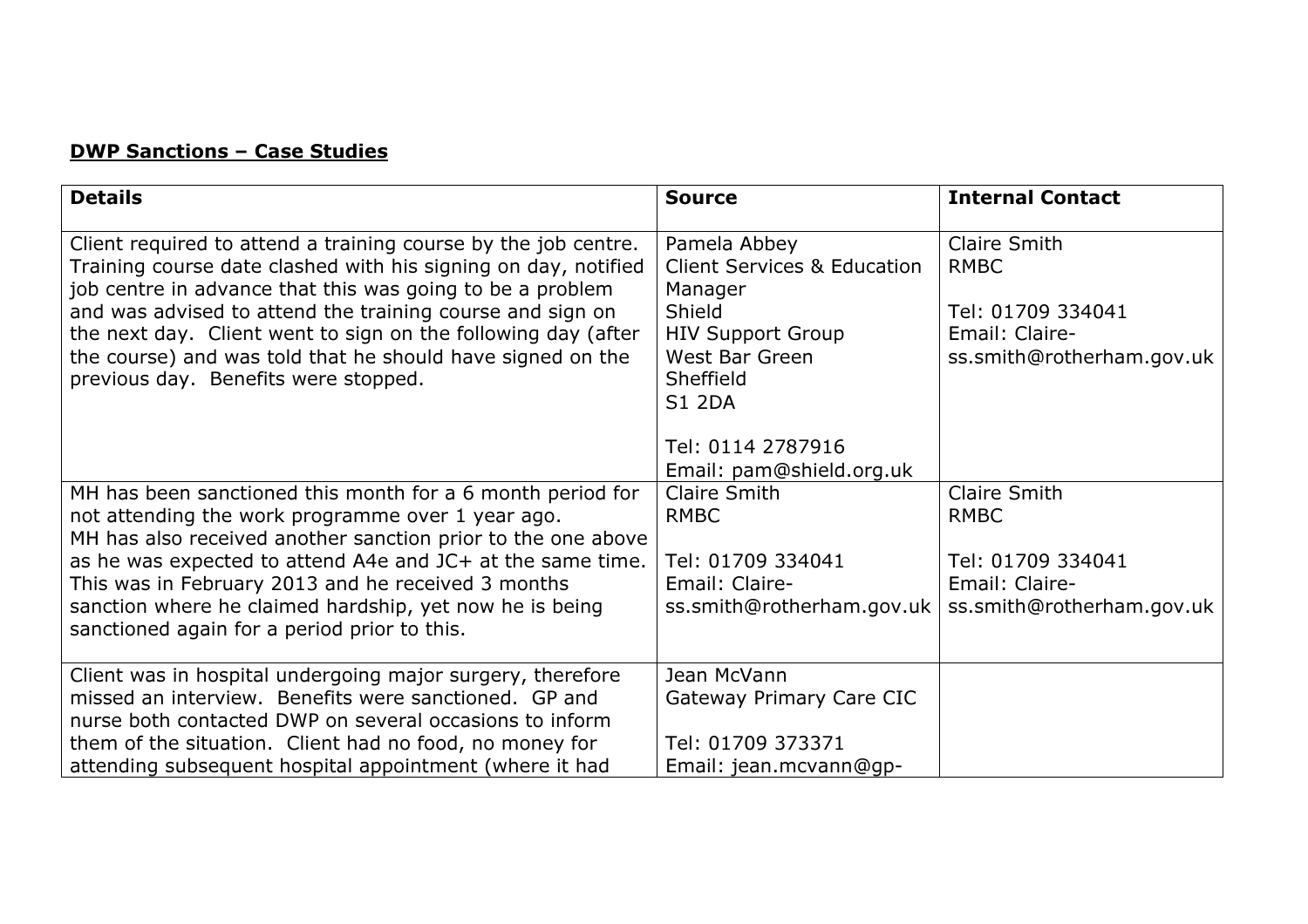| been requested that he be treated as an urgent priority) and<br>the surgery had to give him £10 to ensure his attendance at<br>a follow up appointment in Sheffield. He was also advised to<br>go to Shiloh etc to obtain food by the surgery.                                                                                                                                                                                                                                                                                                                                                                                                                                                                                                                                                                                                                                                                                                                                                                                                                                                                                                                                                                             | c87622.nhs.uk                                                                                                              |                                                                                                                           |
|----------------------------------------------------------------------------------------------------------------------------------------------------------------------------------------------------------------------------------------------------------------------------------------------------------------------------------------------------------------------------------------------------------------------------------------------------------------------------------------------------------------------------------------------------------------------------------------------------------------------------------------------------------------------------------------------------------------------------------------------------------------------------------------------------------------------------------------------------------------------------------------------------------------------------------------------------------------------------------------------------------------------------------------------------------------------------------------------------------------------------------------------------------------------------------------------------------------------------|----------------------------------------------------------------------------------------------------------------------------|---------------------------------------------------------------------------------------------------------------------------|
| Lianne Hancock, RMBC:<br>"I have been doing some outreach work at Shiloh for about<br>six months now and benefit sanctions have been a real issue.<br>One particular gentleman lived on his own in a council flat.<br>He had been sanctioned for not attending a course arranged<br>by the Job Centre and had been sanctioned for 12 weeks.<br>Before he found out about Shiloh he admitted to stealing<br>food in supermarkets and begging on the streets. He had no<br>gas or electricity at a time when it was very cold. Shiloh<br>helped the customer by advising him of other places where<br>he could get free food and some warm clothes and blankets.<br>They also helped him make an application to an energy trust<br>to clear the arrears he had with his gas and electricity<br>supplier and helped him apply for a hardship payment from<br>DWP to see him through. If this customer had not had<br>intervention from services then I have no doubt that he<br>would have continued stealing and begging to feed himself".<br><b>Additional information re: housing arrears</b><br>When someone is sanctioned, DWP will notify the council<br>that the person is no longer entitled to JSA but do not give a | Lianne Hancock,<br>Homelessness Officer,<br><b>RMBC</b><br>Tel: 01709 336040<br>Email: lianne.hancock<br>@rotherham.gov.uk | Sandra Tolley<br>Housing Options Manager<br><b>RMBC</b><br>Tel: 01709 255619<br>Email: sandra.tolley@<br>rotherham.gov.uk |
| reason so the claim is likely to be suspended. However, the<br>officers at Key Choices will contact housing benefits and                                                                                                                                                                                                                                                                                                                                                                                                                                                                                                                                                                                                                                                                                                                                                                                                                                                                                                                                                                                                                                                                                                   |                                                                                                                            |                                                                                                                           |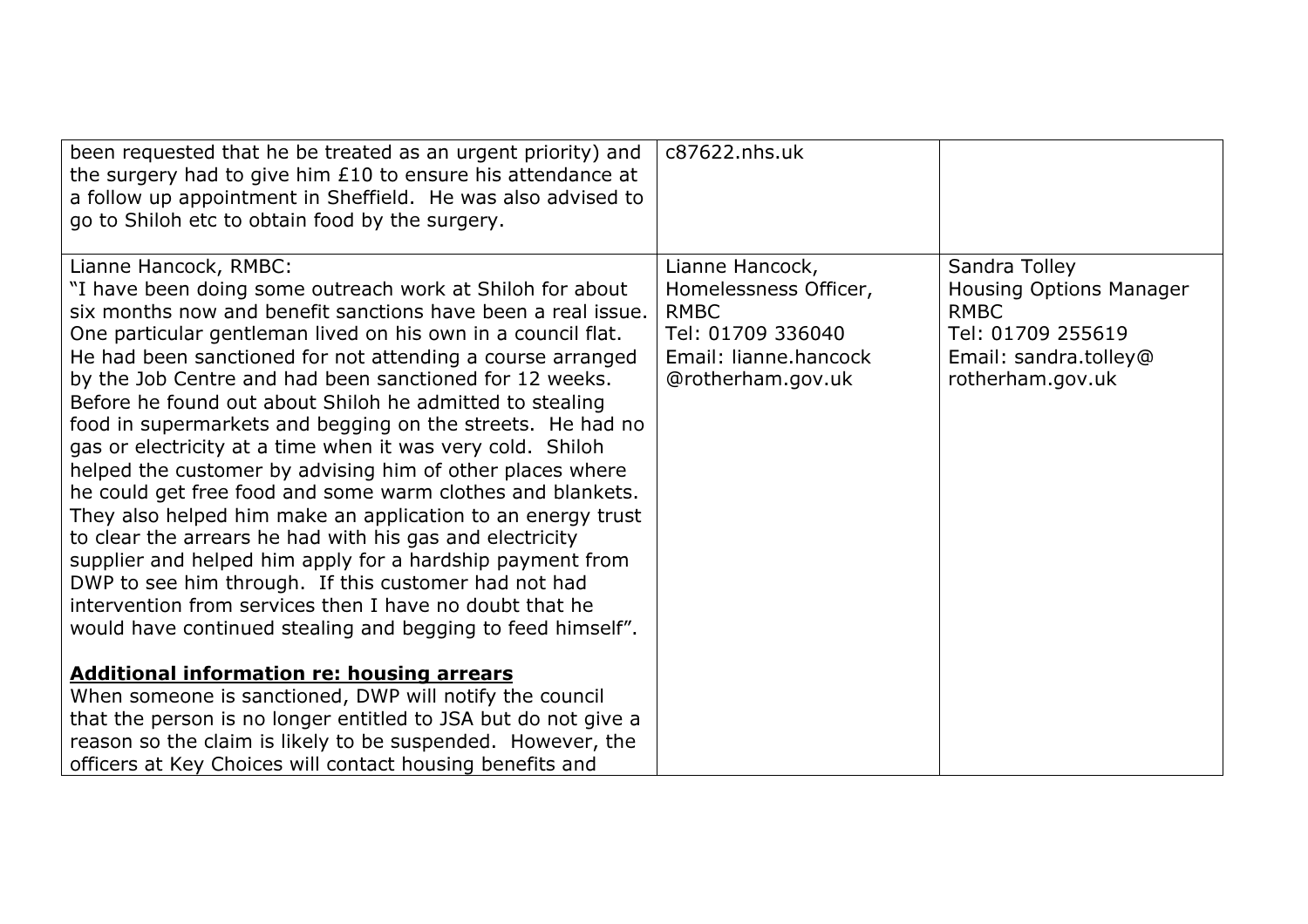| explain the situation and they advised the customer to take<br>the letters to Riverside because they could re-instate the<br>claim based on nil income provided no other circumstances<br>had changed.                                                                                                     |                                                               |                             |
|------------------------------------------------------------------------------------------------------------------------------------------------------------------------------------------------------------------------------------------------------------------------------------------------------------|---------------------------------------------------------------|-----------------------------|
| This causes problems in itself because if customers do not<br>seek support and receive that advice, they will just assume<br>they will not get housing benefit during the sanction period<br>and fall into arrears, which is particularly worrying if they<br>have been sanctioned for an extended period. |                                                               |                             |
| I have a lady, she is pregnant and due on 28/08/13. In May<br>her JSA was suspended because the worker at Jobcentre Plus<br>said she was not looking for jobs. I accompanied her to the                                                                                                                    | Yasmin Kempton<br>Team Leader<br>Places for People Individual | Claire Smith<br><b>RMBC</b> |
| Jobcentre where I explained to them that she was spending                                                                                                                                                                                                                                                  | Support                                                       | Tel: 01709 334041           |
| most of her time at the hospital because she had now been                                                                                                                                                                                                                                                  | Refugee Housing Project                                       | Email: Claire-              |
| diagnosed with diabetes. They went on to suspend her JSA                                                                                                                                                                                                                                                   | 3 Headford Gardens                                            | ss.smith@rotherham.gov.uk   |
| for 6 weeks and I assisted her to apply for hardship funds                                                                                                                                                                                                                                                 | Sheffield                                                     |                             |
| which they gave her, but the money was far less than her<br>JSA.                                                                                                                                                                                                                                           | <b>S3 7XB</b>                                                 |                             |
|                                                                                                                                                                                                                                                                                                            | Tel: 0114 2761204                                             |                             |
| I have a young man who has been poorly since October 2012                                                                                                                                                                                                                                                  | Email: yasmin.kempton@                                        |                             |
| and he had a series of operations lined up for him. He                                                                                                                                                                                                                                                     | placesforpeople.co.uk                                         |                             |
| missed his medical assessment for his ESA in February<br>because he was in hospital for an operation. All                                                                                                                                                                                                  |                                                               |                             |
| documentation to this effect was made available to Jobcentre                                                                                                                                                                                                                                               |                                                               |                             |
| Plus but they suspended his ESA from February 2013. He                                                                                                                                                                                                                                                     |                                                               |                             |
| has been surviving on food banks. To date he has not got                                                                                                                                                                                                                                                   |                                                               |                             |
| any money coming. I assisted to apply for hardship funds                                                                                                                                                                                                                                                   |                                                               |                             |